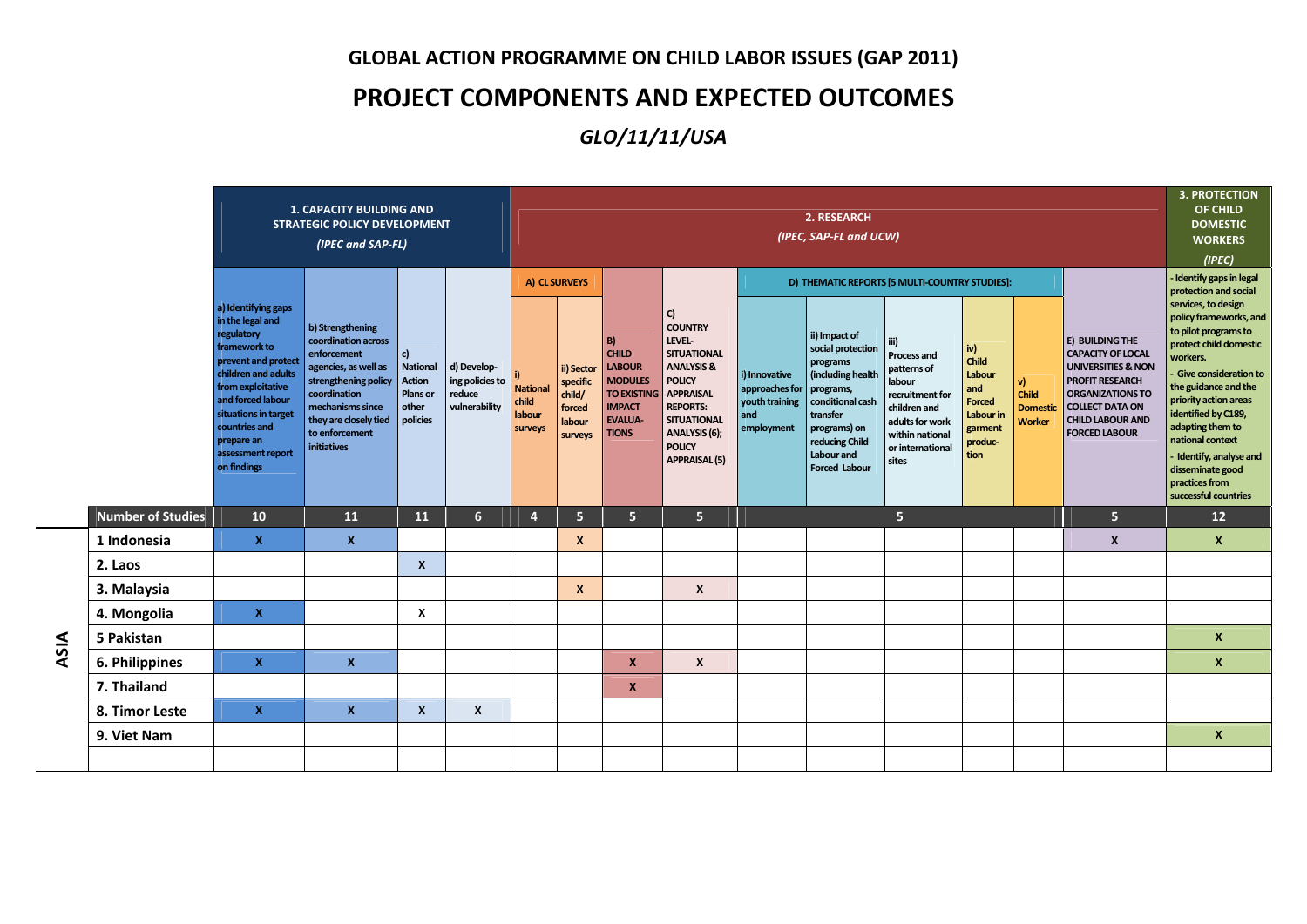|                  |                                                                                                                                                                                                                                                          | <b>1. CAPACITY BUILDING AND</b><br><b>STRATEGIC POLICY DEVELOPMENT</b><br>(IPEC and SAP-FL)                                                                                                                 |                                                                                |                                                           | 2. RESEARCH<br>(IPEC, SAP-FL and UCW)         |                                                                 |                                                                                                                                |                                                                                                                                                                                                                       |                                                                        |                                                                                                                                                                                          |                                                                                                                                                           |                                                                                           |                                                |                                                                                                                                                                                                         |                                                                                                                                                                                                                                                                                                                                             |
|------------------|----------------------------------------------------------------------------------------------------------------------------------------------------------------------------------------------------------------------------------------------------------|-------------------------------------------------------------------------------------------------------------------------------------------------------------------------------------------------------------|--------------------------------------------------------------------------------|-----------------------------------------------------------|-----------------------------------------------|-----------------------------------------------------------------|--------------------------------------------------------------------------------------------------------------------------------|-----------------------------------------------------------------------------------------------------------------------------------------------------------------------------------------------------------------------|------------------------------------------------------------------------|------------------------------------------------------------------------------------------------------------------------------------------------------------------------------------------|-----------------------------------------------------------------------------------------------------------------------------------------------------------|-------------------------------------------------------------------------------------------|------------------------------------------------|---------------------------------------------------------------------------------------------------------------------------------------------------------------------------------------------------------|---------------------------------------------------------------------------------------------------------------------------------------------------------------------------------------------------------------------------------------------------------------------------------------------------------------------------------------------|
|                  |                                                                                                                                                                                                                                                          |                                                                                                                                                                                                             |                                                                                |                                                           | A) CL SURVEYS                                 |                                                                 |                                                                                                                                |                                                                                                                                                                                                                       | D) THEMATIC REPORTS [5 MULTI-COUNTRY STUDIES]:                         | Identify gaps in legal<br>protection and social                                                                                                                                          |                                                                                                                                                           |                                                                                           |                                                |                                                                                                                                                                                                         |                                                                                                                                                                                                                                                                                                                                             |
|                  | a) Identifying gaps<br>in the legal and<br>regulatory<br>framework to<br>prevent and protect<br>children and adults<br>from exploitative<br>and forced labour<br>situations in target<br>countries and<br>prepare an<br>assessment report<br>on findings | b) Strengthening<br>coordination across<br>enforcement<br>agencies, as well as<br>strengthening policy<br>coordination<br>mechanisms since<br>they are closely tied<br>to enforcement<br><b>initiatives</b> | c)<br><b>National</b><br><b>Action</b><br><b>Plans</b> or<br>other<br>policies | d) Develop-<br>ing policies to<br>reduce<br>vulnerability | <b>National</b><br>child<br>labour<br>surveys | ii) Sector<br>specific<br>child/<br>forced<br>labour<br>surveys | B)<br><b>CHILD</b><br><b>LABOUR</b><br><b>MODULES</b><br><b>TO EXISTING</b><br><b>IMPACT</b><br><b>EVALUA-</b><br><b>TIONS</b> | C)<br><b>COUNTRY</b><br>LEVEL-<br><b>SITUATIONAL</b><br><b>ANALYSIS &amp;</b><br><b>POLICY</b><br><b>APPRAISAL</b><br><b>REPORTS:</b><br><b>SITUATIONAL</b><br>ANALYSIS (6);<br><b>POLICY</b><br><b>APPRAISAL (5)</b> | i) Innovative<br>approaches for<br>youth training<br>and<br>employment | ii) Impact of<br>social protection<br>programs<br>(including health<br>programs,<br>conditional cash<br>transfer<br>programs) on<br>reducing Child<br>Labour and<br><b>Forced Labour</b> | iii)<br><b>Process and</b><br>patterns of<br>labour<br>recruitment for<br>children and<br>adults for work<br>within national<br>or international<br>sites | iv)<br>Child<br>Labour<br>and<br><b>Forced</b><br>Labour in<br>garment<br>produc-<br>tion | v)<br>Child<br><b>Domesti</b><br><b>Worker</b> | E) BUILDING THE<br><b>CAPACITY OF LOCAL</b><br><b>UNIVERSITIES &amp; NON</b><br><b>PROFIT RESEARCH</b><br>ORGANIZATIONS TO<br><b>COLLECT DATA ON</b><br><b>CHILD LABOUR AND</b><br><b>FORCED LABOUR</b> | services, to design<br>policy frameworks, and<br>to pilot programs to<br>protect child domestic<br>workers.<br>Give consideration to<br>the guidance and the<br>priority action areas<br>identified by C189,<br>adapting them to<br>national context<br>Identify, analyse and<br>disseminate good<br>practices from<br>successful countries |
| 10. Burkina Faso |                                                                                                                                                                                                                                                          | $\mathbf{x}$                                                                                                                                                                                                |                                                                                |                                                           |                                               |                                                                 |                                                                                                                                |                                                                                                                                                                                                                       |                                                                        |                                                                                                                                                                                          |                                                                                                                                                           |                                                                                           |                                                |                                                                                                                                                                                                         |                                                                                                                                                                                                                                                                                                                                             |
| 11. Cameroon     | $\mathbf{x}$                                                                                                                                                                                                                                             |                                                                                                                                                                                                             | $\boldsymbol{x}$                                                               |                                                           |                                               |                                                                 |                                                                                                                                |                                                                                                                                                                                                                       |                                                                        |                                                                                                                                                                                          |                                                                                                                                                           |                                                                                           |                                                |                                                                                                                                                                                                         | $\mathbf{x}$                                                                                                                                                                                                                                                                                                                                |
| 12. Comoros      |                                                                                                                                                                                                                                                          |                                                                                                                                                                                                             | $\boldsymbol{x}$                                                               |                                                           |                                               |                                                                 |                                                                                                                                |                                                                                                                                                                                                                       |                                                                        |                                                                                                                                                                                          |                                                                                                                                                           |                                                                                           |                                                |                                                                                                                                                                                                         |                                                                                                                                                                                                                                                                                                                                             |
| 13. DR Congo     |                                                                                                                                                                                                                                                          |                                                                                                                                                                                                             | $\boldsymbol{x}$                                                               | $\mathsf{x}$                                              |                                               |                                                                 |                                                                                                                                |                                                                                                                                                                                                                       |                                                                        |                                                                                                                                                                                          |                                                                                                                                                           |                                                                                           |                                                |                                                                                                                                                                                                         |                                                                                                                                                                                                                                                                                                                                             |
| 14. Ethiopia     |                                                                                                                                                                                                                                                          | $\mathbf{x}$                                                                                                                                                                                                | $\pmb{\mathsf{x}}$                                                             |                                                           |                                               |                                                                 |                                                                                                                                |                                                                                                                                                                                                                       |                                                                        |                                                                                                                                                                                          |                                                                                                                                                           |                                                                                           |                                                |                                                                                                                                                                                                         |                                                                                                                                                                                                                                                                                                                                             |
| 15. Gabon        |                                                                                                                                                                                                                                                          |                                                                                                                                                                                                             |                                                                                |                                                           |                                               |                                                                 |                                                                                                                                |                                                                                                                                                                                                                       |                                                                        |                                                                                                                                                                                          |                                                                                                                                                           |                                                                                           |                                                |                                                                                                                                                                                                         | $\mathbf{x}$                                                                                                                                                                                                                                                                                                                                |
| 16. Ghana        |                                                                                                                                                                                                                                                          |                                                                                                                                                                                                             |                                                                                |                                                           |                                               |                                                                 | $\pmb{\mathsf{x}}$                                                                                                             |                                                                                                                                                                                                                       |                                                                        |                                                                                                                                                                                          |                                                                                                                                                           |                                                                                           |                                                |                                                                                                                                                                                                         |                                                                                                                                                                                                                                                                                                                                             |
| 17. Kenya        |                                                                                                                                                                                                                                                          |                                                                                                                                                                                                             |                                                                                |                                                           |                                               |                                                                 |                                                                                                                                |                                                                                                                                                                                                                       |                                                                        |                                                                                                                                                                                          |                                                                                                                                                           |                                                                                           |                                                |                                                                                                                                                                                                         | $\mathbf{x}$                                                                                                                                                                                                                                                                                                                                |
| 18. Liberia      | $\mathbf x$                                                                                                                                                                                                                                              |                                                                                                                                                                                                             | $\boldsymbol{x}$                                                               |                                                           |                                               |                                                                 |                                                                                                                                |                                                                                                                                                                                                                       |                                                                        |                                                                                                                                                                                          |                                                                                                                                                           |                                                                                           |                                                |                                                                                                                                                                                                         |                                                                                                                                                                                                                                                                                                                                             |
| 19. Mali         |                                                                                                                                                                                                                                                          |                                                                                                                                                                                                             |                                                                                | $\boldsymbol{x}$                                          |                                               |                                                                 |                                                                                                                                |                                                                                                                                                                                                                       |                                                                        |                                                                                                                                                                                          |                                                                                                                                                           |                                                                                           |                                                |                                                                                                                                                                                                         |                                                                                                                                                                                                                                                                                                                                             |
| 20. Morocco      |                                                                                                                                                                                                                                                          |                                                                                                                                                                                                             |                                                                                |                                                           |                                               | $\boldsymbol{x}$                                                |                                                                                                                                |                                                                                                                                                                                                                       |                                                                        |                                                                                                                                                                                          |                                                                                                                                                           |                                                                                           |                                                |                                                                                                                                                                                                         |                                                                                                                                                                                                                                                                                                                                             |
| 21. Mozambique   |                                                                                                                                                                                                                                                          |                                                                                                                                                                                                             |                                                                                |                                                           | X                                             |                                                                 |                                                                                                                                |                                                                                                                                                                                                                       |                                                                        |                                                                                                                                                                                          |                                                                                                                                                           |                                                                                           |                                                |                                                                                                                                                                                                         |                                                                                                                                                                                                                                                                                                                                             |
| 22. Namibia      | $\mathbf{x}$                                                                                                                                                                                                                                             |                                                                                                                                                                                                             |                                                                                |                                                           |                                               |                                                                 |                                                                                                                                |                                                                                                                                                                                                                       |                                                                        |                                                                                                                                                                                          |                                                                                                                                                           |                                                                                           |                                                |                                                                                                                                                                                                         | $\mathbf{x}$                                                                                                                                                                                                                                                                                                                                |
| 23. Rwanda       |                                                                                                                                                                                                                                                          |                                                                                                                                                                                                             |                                                                                | $\boldsymbol{x}$                                          |                                               |                                                                 |                                                                                                                                |                                                                                                                                                                                                                       |                                                                        |                                                                                                                                                                                          |                                                                                                                                                           |                                                                                           |                                                |                                                                                                                                                                                                         |                                                                                                                                                                                                                                                                                                                                             |
| 24. Sierra Leone |                                                                                                                                                                                                                                                          | $\mathbf{x}$                                                                                                                                                                                                |                                                                                |                                                           |                                               |                                                                 |                                                                                                                                |                                                                                                                                                                                                                       |                                                                        |                                                                                                                                                                                          |                                                                                                                                                           |                                                                                           |                                                |                                                                                                                                                                                                         |                                                                                                                                                                                                                                                                                                                                             |
| 25. South Africa |                                                                                                                                                                                                                                                          |                                                                                                                                                                                                             |                                                                                |                                                           |                                               |                                                                 |                                                                                                                                |                                                                                                                                                                                                                       |                                                                        |                                                                                                                                                                                          |                                                                                                                                                           |                                                                                           |                                                | $\mathsf{x}$                                                                                                                                                                                            |                                                                                                                                                                                                                                                                                                                                             |
| 26. South Sudan  | $\mathbf x$                                                                                                                                                                                                                                              | $\mathbf{x}$                                                                                                                                                                                                | $\boldsymbol{x}$                                                               | X                                                         |                                               |                                                                 |                                                                                                                                |                                                                                                                                                                                                                       |                                                                        |                                                                                                                                                                                          |                                                                                                                                                           |                                                                                           |                                                |                                                                                                                                                                                                         |                                                                                                                                                                                                                                                                                                                                             |
| 27. Swaziland    |                                                                                                                                                                                                                                                          |                                                                                                                                                                                                             |                                                                                |                                                           |                                               | $\boldsymbol{x}$                                                |                                                                                                                                |                                                                                                                                                                                                                       |                                                                        |                                                                                                                                                                                          |                                                                                                                                                           |                                                                                           |                                                |                                                                                                                                                                                                         |                                                                                                                                                                                                                                                                                                                                             |
| 28. Togo         |                                                                                                                                                                                                                                                          | $\pmb{\mathsf{X}}$                                                                                                                                                                                          |                                                                                |                                                           |                                               |                                                                 |                                                                                                                                | X                                                                                                                                                                                                                     |                                                                        |                                                                                                                                                                                          |                                                                                                                                                           |                                                                                           |                                                |                                                                                                                                                                                                         | $\pmb{\mathsf{x}}$                                                                                                                                                                                                                                                                                                                          |
| 29. Uganda       |                                                                                                                                                                                                                                                          |                                                                                                                                                                                                             |                                                                                |                                                           |                                               |                                                                 |                                                                                                                                | $\pmb{\mathsf{x}}$                                                                                                                                                                                                    |                                                                        |                                                                                                                                                                                          |                                                                                                                                                           |                                                                                           |                                                | $\pmb{\mathsf{x}}$                                                                                                                                                                                      |                                                                                                                                                                                                                                                                                                                                             |